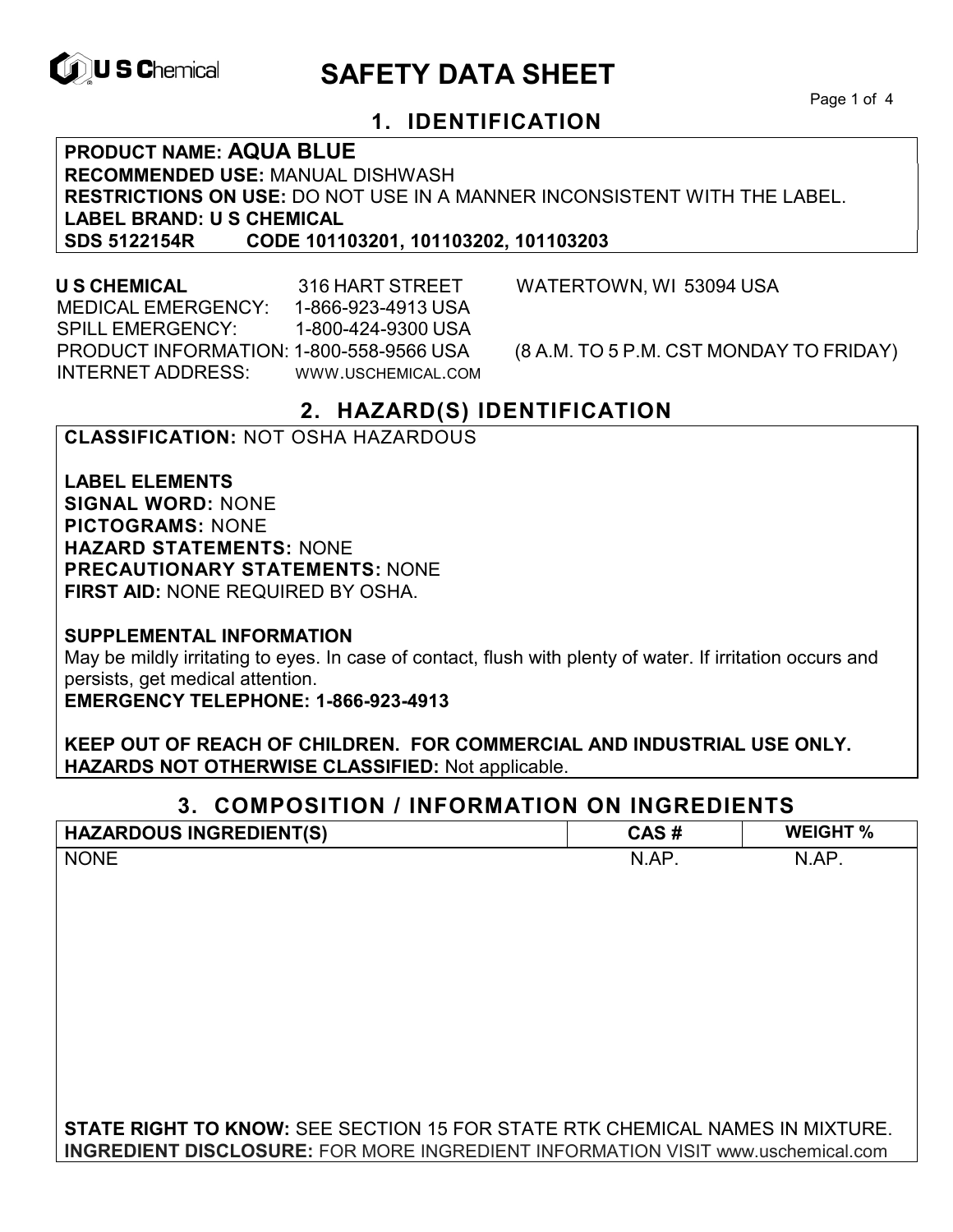## AQUA BLUE SDS 5122154R

## **4. FIRST-AID MEASURES** Page 2 of 4

**IF IN EYES:** FLUSH WITH PLENTY OF WATER. IF IRRITATION OCCURS AND PERSISTS, GET MEDICAL ATTENTION.

**IF ON SKIN:** FLUSH WITH PLENTY OF WATER. IF IRRITATION OCCURS AND PERSISTS, GET MEDICAL ATTENTION.

**IF SWALLOWED:** IF CONSCIOUS, DILUTE BY DRINKING UP TO A CUPFUL OF MILK OR WATER AS TOLERATED.

**IF INHALED:** NO SPECIFIC FIRST AID MEASURES ARE REQUIRED.

**EMERGENCY TELEPHONE: 1-866-923-4913** 

**MOST IMPORTANT SYMPTOMS / EFFECTS:** MAY BE MILDLY IRRITATING TO EYES. **MEDICAL CONDITIONS AGGRAVATED:** NONE KNOWN. **NOTE TO PHYSICIAN:** CALL 1-866-923-4913 FOR EXPOSURE MANAGEMENT ASSISTANCE.

## **5. FIRE-FIGHTING MEASURES**

**CHEMICAL HAZARDS:** NON-FLAMMABLE.

**COMBUSTION PRODUCT HAZARDS:** OXIDES OF CARBON, SULFUR + OTHER FUMES. **METHODS:** SELECT EXTINGUISHER AND METHODS BASED ON FIRE SIZE AND TYPE. **EQUIPMENT:** WEAR SCBA AND FULL PROTECTIVE GEAR AS CONDITIONS WARRANT. **NFPA RATING:** HEALTH-1/FLAMMABILITY-0/ INSTABILITY-0/SPECIAL HAZARD-N.AP. **SUITABLE EXTINGUISHERS:** WATER, DRY CHEMICAL, CO2 OR FOAM SUITABLE FOR FIRE. **UNSUITABLE EXTINGUISHERS:** NO RESTRICTIONS BASED ON CHEMICAL HAZARDS.

## **6. ACCIDENTAL RELEASE MEASURES**

**PERSONAL PRECAUTIONS:** KEEP PEOPLE OUT OF AREA. RUBBER BOOTS RECOMMENDED. BE CAREFUL NOT TO SLIP. WASH THOROUGHLY AFTER CLEAN-UP. **ENVIRONMENTAL PRECAUTIONS:** PREVENT SPILL FROM ENTERING DRAIN, STORM SEWER OR SURFACE WATERWAY. PREVENT WATER AND SOIL CONTAMINATION. **CLEAN-UP METHODS:** SMALL SPILLS MAY BE WIPED UP AND RINSED WITH WATER. FOR LARGER SPILLS, DIKE TO CONTAIN. PUMP TO LABELED CONTAINER OR ABSORB SPILLAGE AND SCOOP UP WITH INERT ABSORBENT MATERIAL. AFTER SPILL COLLECTION, RINSE AREA WITH WATER AND FOLLOW WITH NORMAL CLEAN-UP PROCEDURES.

## **7. HANDLING AND STORAGE**

**HANDLING:** FOLLOW ALL LABEL DIRECTIONS. INSTRUCT PERSONNEL ABOUT PROPER USE, HAZARDS, PRECAUTIONS, AND FIRST AID MEASURES. AVOID CONTACT WITH EYES. DO NOT TASTE OR SWALLOW. PRODUCT RESIDUE MAY REMAIN ON OR IN EMPTY CONTAINERS. HANDLE CAREFULLY TO AVOID DAMAGING CONTAINER. **STORAGE:** KEEP CONTAINER CLOSED WHEN NOT IN USE. STORAGE AT AMBIENT TEMPERATURES IN A DRY AREA OUT OF DIRECT SUNLIGHT. PROTECT FROM FREEZING. ROTATE STOCK REGULARLY. KEEP AWAY FROM FOOD AND DRINK. KEEP OUT OF REACH OF CHILDREN.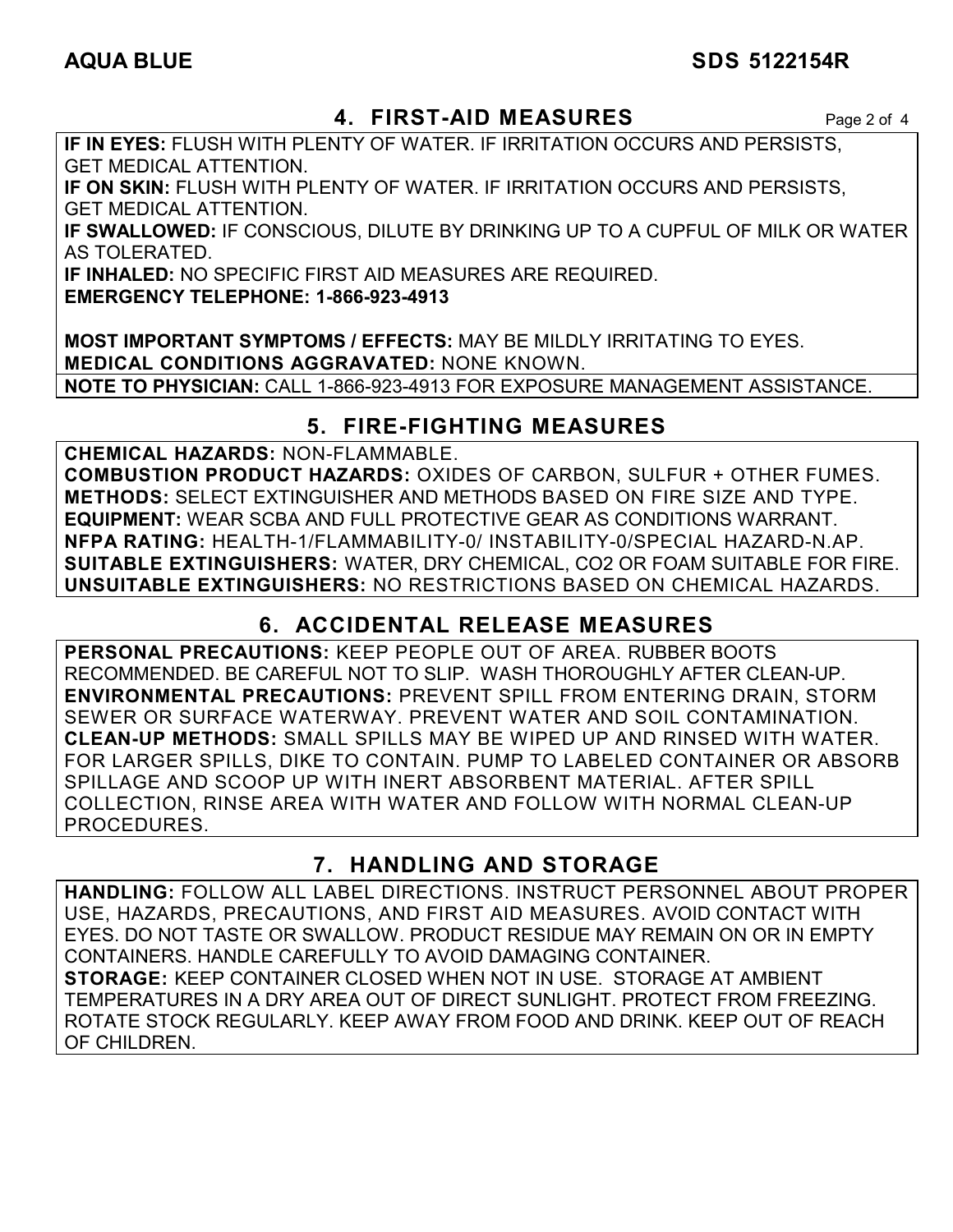#### AQUA BLUE SDS 5122154R

#### **8. EXPOSURE CONTROLS / PERSONAL PROTECTION** Page 3 of 4

**EXPOSURE LIMITS:** NONE

**ENGINEERING CONTROLS:** GENERAL ROOM VENTILATION IS ADEQUATE.

#### **PERSONAL PROTECTION**

**EYES:** PROTECTIVE EQUIPMENT NOT REQUIRED. **HANDS:** PROTECTIVE EQUIPMENT NOT REQUIRED.

**RESPIRATORY:** PROTECTIVE EQUIPMENT NOT REQUIRED.

**FEET:** PROTECTIVE EQUIPMENT NOT REQUIRED.

**BODY:** PROTECTIVE EQUIPMENT NOT REQUIRED.

**HYGIENE MEASURES:** HANDLE IN ACCORDANCE WITH GOOD INDUSTRIAL HYGIENE AND SAFETY PRACTICE.

## **9. PHYSICAL AND CHEMICAL PROPERTIES**

| <b>APPEARANCE: BLUE LIQUID</b>         | <b>AUTO-IGNITION TEMPERATURE: N.AV.</b>    |
|----------------------------------------|--------------------------------------------|
| <b>ODOR: FRESH</b>                     | DECOMPOSITION TEMPERATURE: N.AV.           |
| pH CONCENTRATE: 7.0                    | <b>EXPLOSIVE LIMITS (LEL/UEL): NONE</b>    |
| pH READY-TO-USE: N.AP.                 | <b>EVAPORATION RATE: N.AV.</b>             |
| pH @ USE DILUTION: N.AV.               | FLAMMABILITY (SOLID, GAS): N.AP.           |
| <b>PHYSICAL STATE: LIQUID</b>          | <b>FLASH POINT: NONE</b>                   |
| <b>RELATIVE DENSITY (WATER): 1.022</b> | INITIAL BOILING POINT/RANGE: N.AV.         |
| <b>SOLUBILITY (WATER): COMPLETE</b>    | <b>MELTING POINT/FREEZING POINT: N.AV.</b> |
| VAPOR PRESSURE: N.AV.                  | <b>ODOR THRESHOLD: N.AV.</b>               |
| <b>VAPOR DENSITY: N. AV.</b>           | PARTITION COEFF. (N-OCTANOL/WATER): N.AV.  |
| <b>VISCOSITY: VISCOUS</b>              | <b>OTHER: N.AV.</b>                        |

## **10. STABILITY AND REACTIVITY**

**REACTIVITY:** NO HAZARD.

**CHEMICAL STABILITY:** STABLE.

**POSSIBILITY OF HAZARDOUS REACTIONS:** NONE KNOWN. WILL NOT POLYMERIZE. **CONDITIONS TO AVOID:** TEMPERATURES BELOW 35°F (1.6°C) OR ABOVE 120°F (49°C). **MATERIALS TO AVOID:** DIRECT MIXING WITH OTHER CHEMICALS. MIX ONLY WITH WATER. **HAZARDOUS DECOMPOSITION PRODUCTS:** NONE UNDER NORMAL CONDITIONS.

## **11. TOXICOLOGICAL INFORMATION**

**ROUTES OF EXPOSURE:** EYES, SKIN, INGESTION, INHALATION. **INFORMATION ON ROUTES OF EXPOSURE:** NO LC50/LD50 TEST DATA FOR MIXTURE. **ACUTE EFFECTS/SYMPTOMS**

 **EYES:** MAY BE MILDLY IRRITATING TO EYES. MAY CAUSE REDNESS AND WATERING. **SKIN:** MAY BE MILDLY IRRITATING TO SENSITIVE SKIN.

 **INGESTION:** MAY CAUSE IRRITATION, NAUSEA, VOMITING AND DIARRHEA. **INHALATION:** NONE KNOWN.

**CHRONIC / OTHER EFFECTS:** NO REPORTABLE GERM CELL MUTAGENS, SKIN SENSITIZERS, RESPIRATORY SENSITIZERS, REPRODUCTIVE TOXINS OR ASPIRATION HAZARDS. **SPECIFIC TARGET ORGANS (SINGLE/REPEATED):** NONE KNOWN.

**NUMERICAL MEASURES OF TOXICITY:** ATEmix (ORAL-RAT) = ABOVE 5000 MG / KG **CARCINOGENS:** NO REPORTABLE ACGIH, IARC, NTP, OR OSHA CARCINOGENS.